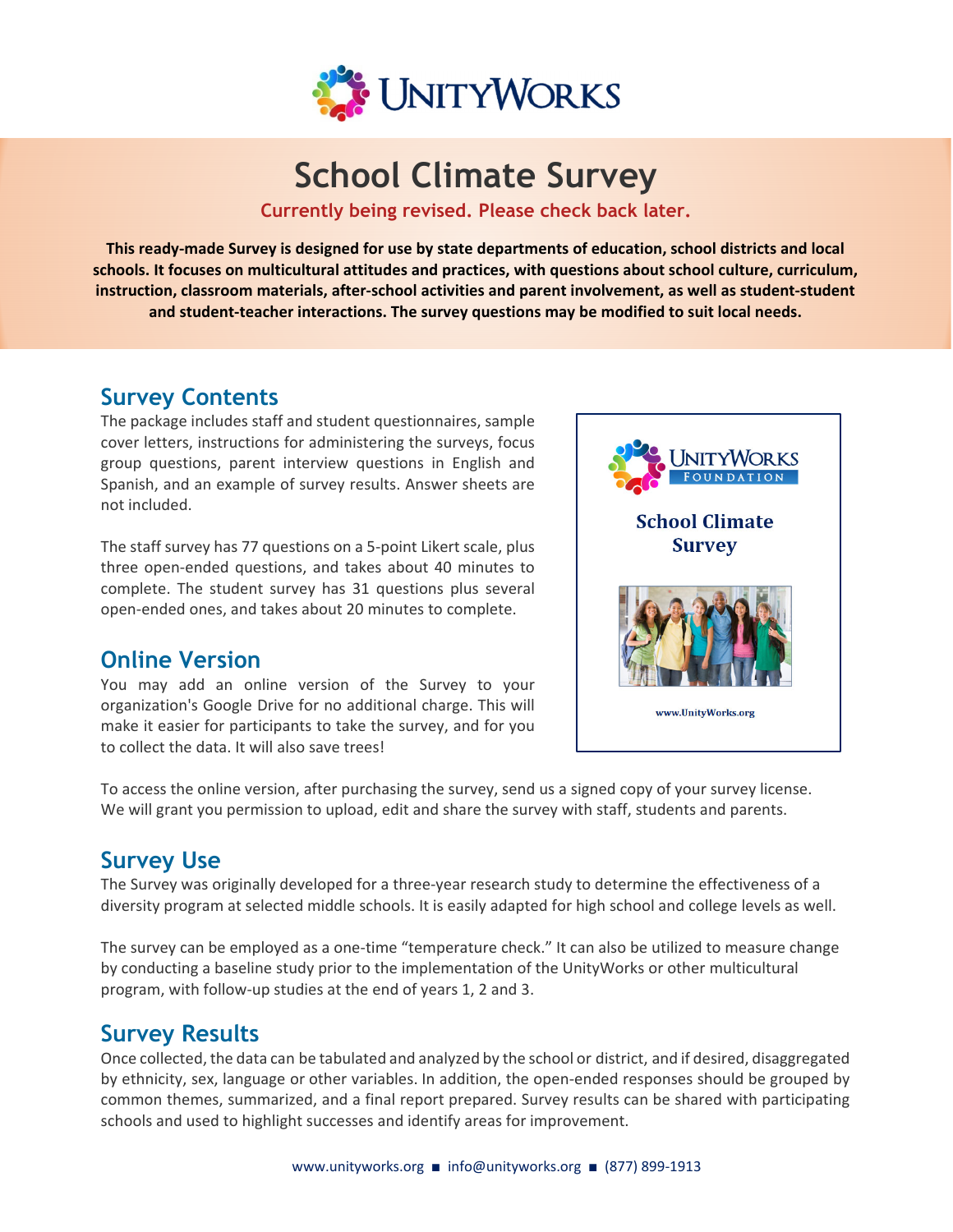

### **What People Are Saying**

"The survey itself was very informative and educational for our staff." "It helped tremendously with staff buy‐in to multicultural education." "It is affecting everything we're doing in a more conscious way." "Just doing this survey has already made positive changes in our school."

"It was great to be able to take your tools and put them into a format that is easy for our districts use, edit, and to compile - at no charge to them! So glad you are able to share it with other schools."

**Julie Mushing, Diversity Coordinator Kent ISD, Michigan**

### **[Survey Sample](https://www.unityworks.org/wp-content/uploads/2022/04/UnityWorks-School-Survey-SAMPLE.pdf)**

Preview a **Survey Sample** before making a decision to purchase. All download sales are final.

## **Site License**

View a copy of the **Survey Site License** agreement (below).

# **Download Information**

Before downloading, read the Site License carefully. By clicking the "Buy Now" button, you agree to be bound by these terms and conditions. Your receipt is your license. Please list the School, District or Agency name for the "ship to" information. The surveys and cover letters are included in PDF format as well as Microsoft Word for easy editing. (35 pages)

> Single school ‐ \$299.00 USD Small district ‐ \$999.00 USD Large district of college ‐ \$1,999.00 USD State agency or university ‐ \$2,999.00 USD National organization ‐ \$3,999.00 USD

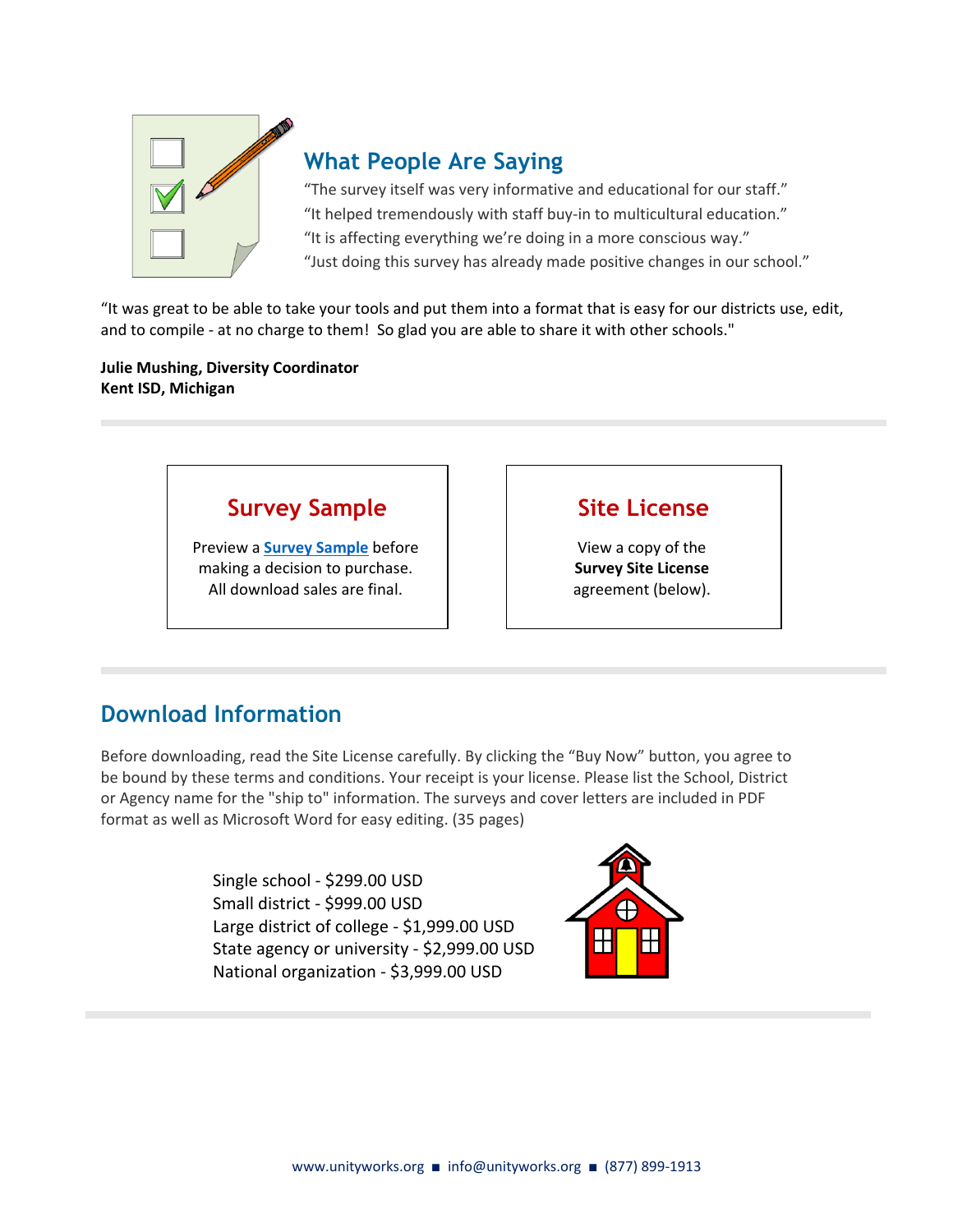

# **UnityWorks School Climate Survey License Agreement**

UnityWorks LLC grants your organization a perpetual, non‐exclusive, non‐transferable license to use the UnityWorks School Climate Survey and all related materials (collectively called the Survey) only for the agency indicated on your License: that is, for a single school, for a school district, or for one province or state agency. Your purchase receipt is your License and is subject to the following terms and conditions:

**1. COPYRIGHT:** UnityWorks LLC holds exclusive copyright to the Survey. All content is protected by U.S. laws and international treaties. The sale of this Survey does not constitute a transfer of copyright interests to any purchaser.

#### **2. DEFINITIONS**

**Licensee:** The entity or agent who purchases the Survey from an authorized UnityWorks distributor. **School:** A school building or campus clearly identifiable by name and under the direction of one principal. **Employee:** Any person who is paid for teaching or administrative duties at the purchasing organization. Associate: District official, parent, student or other non-Employee associated with the organization.

**3. AUTHORIZED USERS:** The Survey may be used by Employees and Associates, only in connection with their duties for the agency indicated on the License. Any copies of the Survey used by contractors and consultants must be removed from their computers and files once they cease working for the Licensee.

#### **4. AUTHORIZED USERS MAY:**

- A. Use the Survey for non‐commercial educational purposes on behalf of the Licensee, and in accordance with the type of license purchased (school, district or state/province).
- B. Print an unlimited number of copies of all or part of the Survey in their work for the Licensee.
- C. Place the Survey on any website, electronic bulletin board, computer or computer network, provided that only Authorized Users are allowed access to the Survey.
- D. Customize the Survey to meet the Licensee's objectives, as long as the copyright information remains clearly displayed within all files, and a footnote states that the Licensee has modified the Survey.
- E. Provide supplemental material with a notice that such material is not part of the original Survey.

#### **5. AUTHORIZED USERS MAY NOT:**

- A. Use the Survey for any commercial purpose.
- B. Include the Survey in any other publication, whether for sale or not.
- C. Use the Survey with individuals or entities that are not indicated on the License.
- D. Publish, distribute, sub‐license, sell, lend, rent, lease, assign, translate, export or transfer the Survey, or any part of the Survey, in any form or by any means, unless authorized in writing by UnityWorks LLC.
- E. Remove the copyright information.
- **6. PROFESSIONAL JUDGMENT:** This Survey is made available as a tool for research and educational purposes. It is the responsibility of the users to determine the suitability of these materials to meet their needs.

 **Page <sup>1</sup> of <sup>2</sup>**